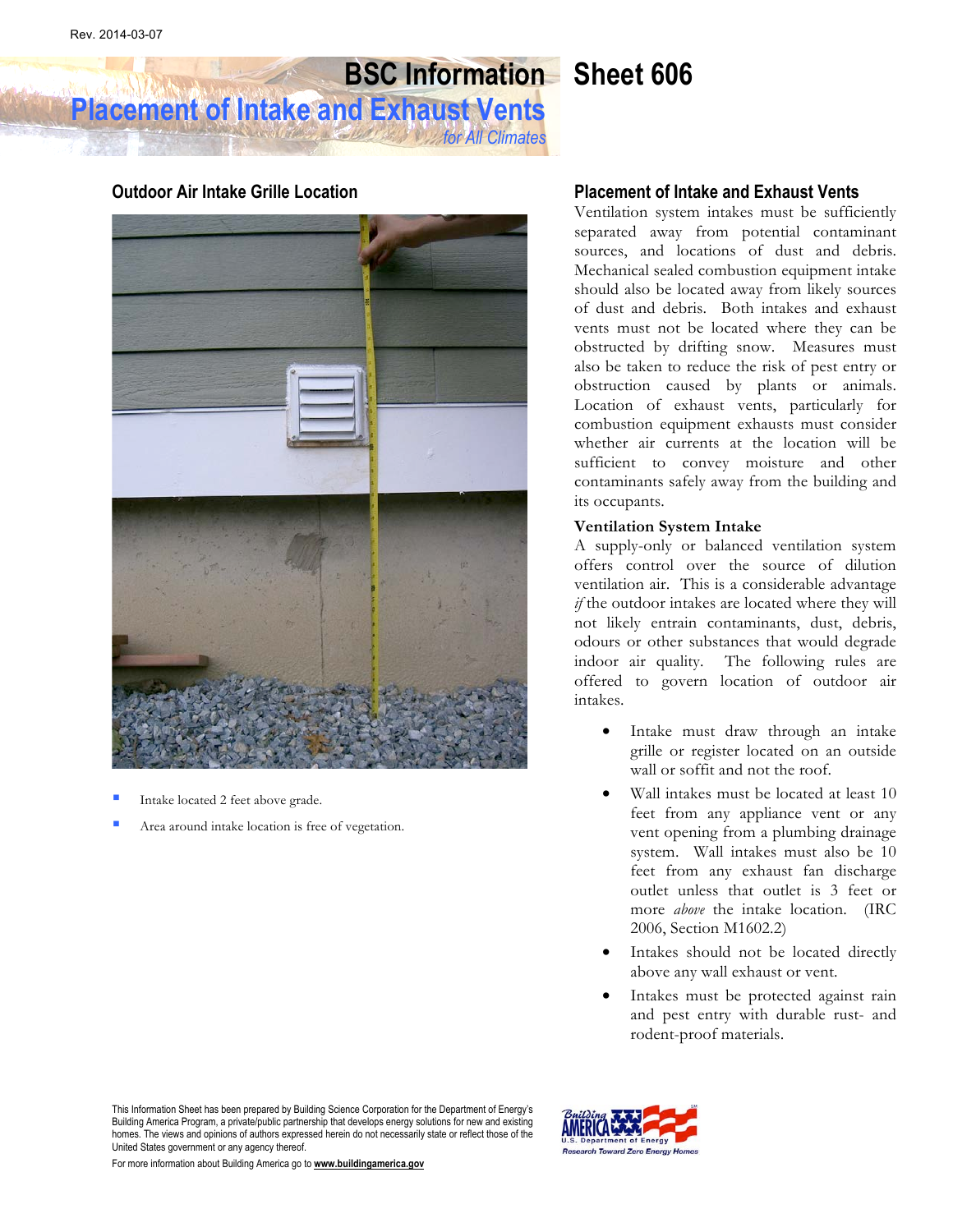- Intakes must not be located within 10 feet above any paved surface or roof.
- Intakes must not be located in proximity to an area where vehicles or motorized equipment is likely to idle for any length of time.
- Intakes must not be located where they might be obstructed by drifting snow (consult local experience as to the height of snow drifts against buildings)
- Intakes must not be located within a zone of significant ground-level dust and debris generation (e.g. mowing, leaf blower use). At a minimum, intakes should be 2 feet above grade.
- Intakes must not be allowed to be obscured or hidden by vegetation. Vegetation must not be allowed to grow within 3 feet of a ventilation system intake.

#### **Sealed Combustion Equipment Intake**

Safe operation of sealed combustion equipment requires that combustion air intakes remain clear. For the durability of this equipment, it is also important to minimize the possibility for dust and debris to be drawn into the equipment. The following rules are offered to govern location of sealed combustion air intakes.

- Intakes must be protected against rain and pest entry with durable rust and rodentproof materials.
- Intakes must not be located where they might be obstructed by drifting snow (consult local experience as to the height of snow drifts against buildings)
- Intakes must not be located within a zone of significant ground-level dust and debris generation (e.g. mowing, leaf blower use). At a minimum, intakes should be 3 feet above grade.
- Intakes must not be allowed to be obscured or hidden by vegetation. Vegetation must not be allowed to grow within 3 feet of a combustion intake.

#### **Exhaust Vent Locations**

Combustion exhaust and appliance exhaust are likely to contain elevated levels of moisture and other airborne contaminants. While building codes and manufacturer instructions establish minimum standards of care, builders and designers must also be aware of other building features that could prevent effective dissipation of exhausted contaminants. The following guidelines are offered to reduce the risk to occupant health and building durability from combustion exhaust and appliance exhaust:

- Exhaust vents must not be located where they might be obstructed by drifting snow (consult local experience as to the height of snow drifts against buildings). In all areas, exhaust vents should be at least 1 foot above roof surface.
- Exhaust vents must be protected against rain and equipped with back flow prevention features (e.g., flap dampers).
- Exhaust vents must not be allowed to be obscured or hidden by vegetation. Vegetation must not be allowed to grow within 3 feet of an exhaust vent.
- Combustion vents must be located at least 3' above any building opening within 10 feet.
- Non-combustion appliance vents should be located 3 feet from any building opening.
- Avoid locating exhaust vents within 10 feet above outdoor living areas (e.g. deck, patio, play yard)
- Avoid locating exhaust vents beneath canopies, overhangs or within recessed openings.
- Avoid locating exhaust vents in enclosed courtyards.
- Avoid locating exhaust vents on relatively wind sheltered walls facing predominant heating-season wind direction.
- Do not locate exhaust vents under decks, porches, stoops or similar areas.